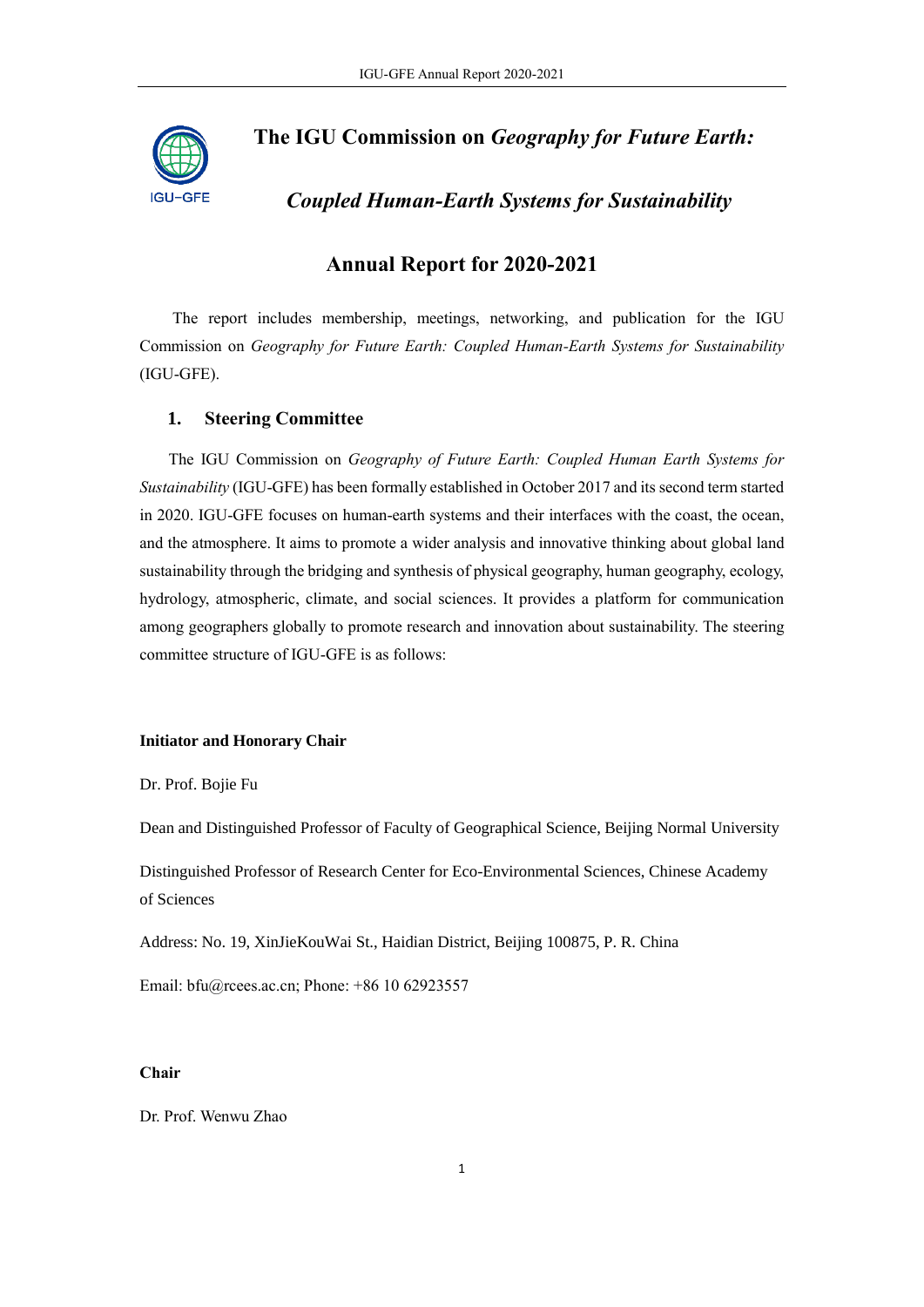Director and Professor of Institute of Land Surface System and Sustainable Development, Faculty of Geographical Science, Beijing Normal University

Address: No. 19, XinJieKouWai St., Haidian District, Beijing 100875, P. R. China

Email: zhaoww@bnu.edu.cn; Phone: +86 10 58802125

# **Vice-Chair**

Dr. Prof. Mark Stafford Smith

Chief Coordinating Scientist in Institute of Land and Water, CSIRO, Australia; Chair of Science Committee, Future Earth

Address: GPO BOX 1700 Canberra Act 2601 Australia

Email: [Mark.Staffordsmith@csiro.au;](mailto:Mark.Staffordsmith@csiro.au) Phone[: +61 408 852 082](tel:+61%20408%20852%20082)

### **Members**

Dr. Prof. Hanqin Tian

Director of International Center for Climate and Global Change Research; Solon and Martha Dixon Professor at Auburn University

Address: SFWS Building, 602 Duncan Drive Auburn, AL 36849-5418, USA

E-mail: [tianhan@auburn.edu;](mailto:tianhan@auburn.edu) Phone: [+1 334 8441059](tel:+61%20408%20852%20082)

Dr. Prof. Peter Verburg

Institute for Environmental Studies, Faculty of Science

VU University Amsterdam, Netherlands

E-mail: peter.verburg@vu.nl

Dr. Prof. Soroosh Sorooshian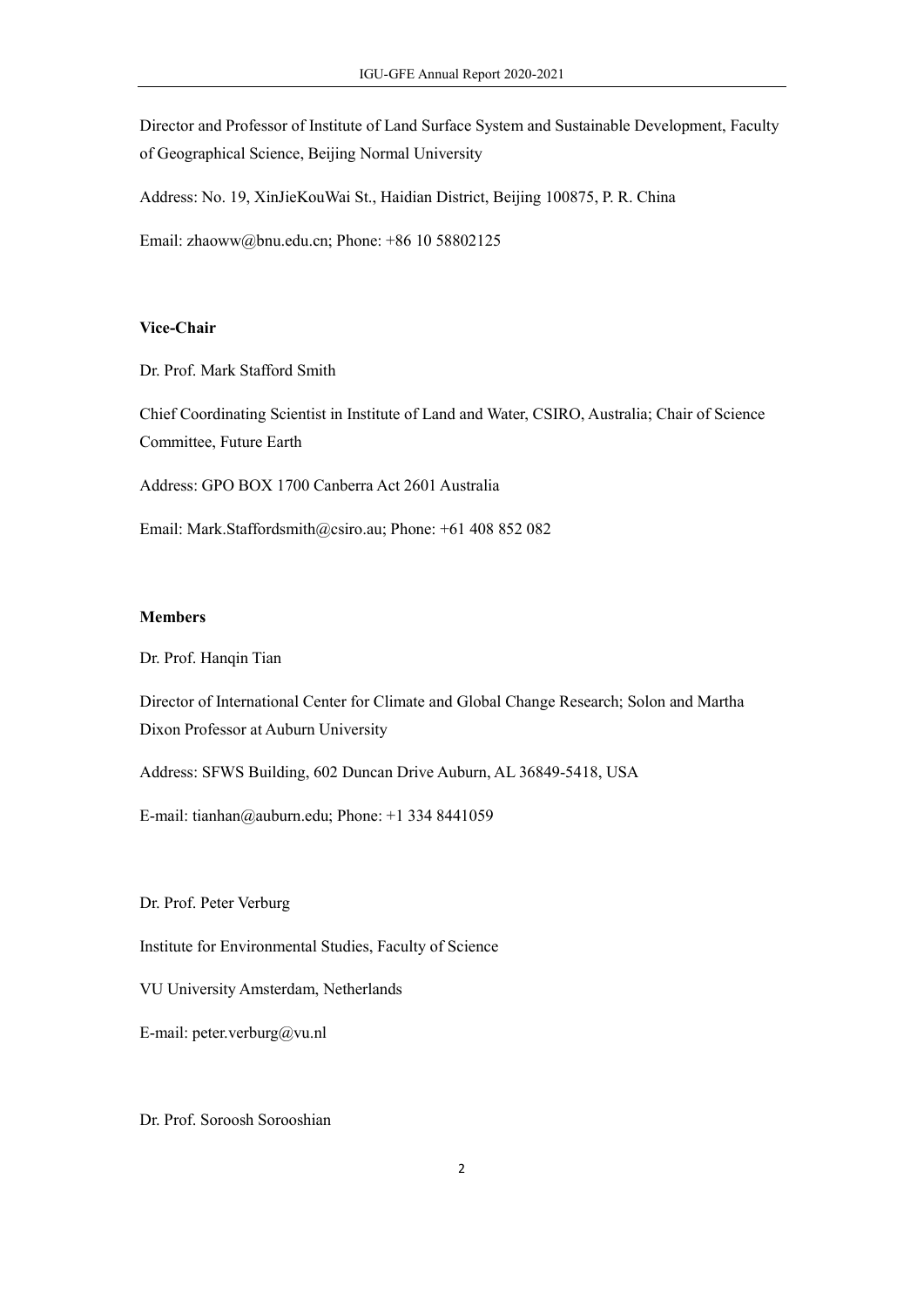## Director of Center for Hydrometeorology and Remote Sensing;

University of California, Irvine

Address: Irvine E/4130 Engineering Gateway, Irvine, CA USA, 92697-2175

Email: soroosh@uci.edu

Dr. Prof. Sandra S. Luque

Director of Research at IRSTEA, National Research Institute of Science and Technology for Environment and Agriculture

Address: 500 rue JF BRETON, Montpellier 34000, France

Email: sandra.luque@irstea.fr; Phone: +44 1334 463381

Dr. Prof. Toshiya Okuro

Laboratory of Landscape Ecology and Planning Department of Ecosystem Studies

The University of Tokyo

Address: Yayoi 1-1-1, Bunkyo-Ku, Tokyo 113-8657, Japan

Tel: 3-5841-5051 Fax: 3-5841-5072

E-mail: aokuro@mail.ecc.u-tokyo.ac.jp

Dr. Prof. Francesco Cherubini

Professor, Industrial Ecology Programme

Department of Energy and Process Engineering

Norwegian University of Science and Technology

Address: IT-bygget, 238, Gløshaugen, Sem Sælands vei 7

E-mail: francesco.cherubini@ntnu.no; Tel: +47 73598942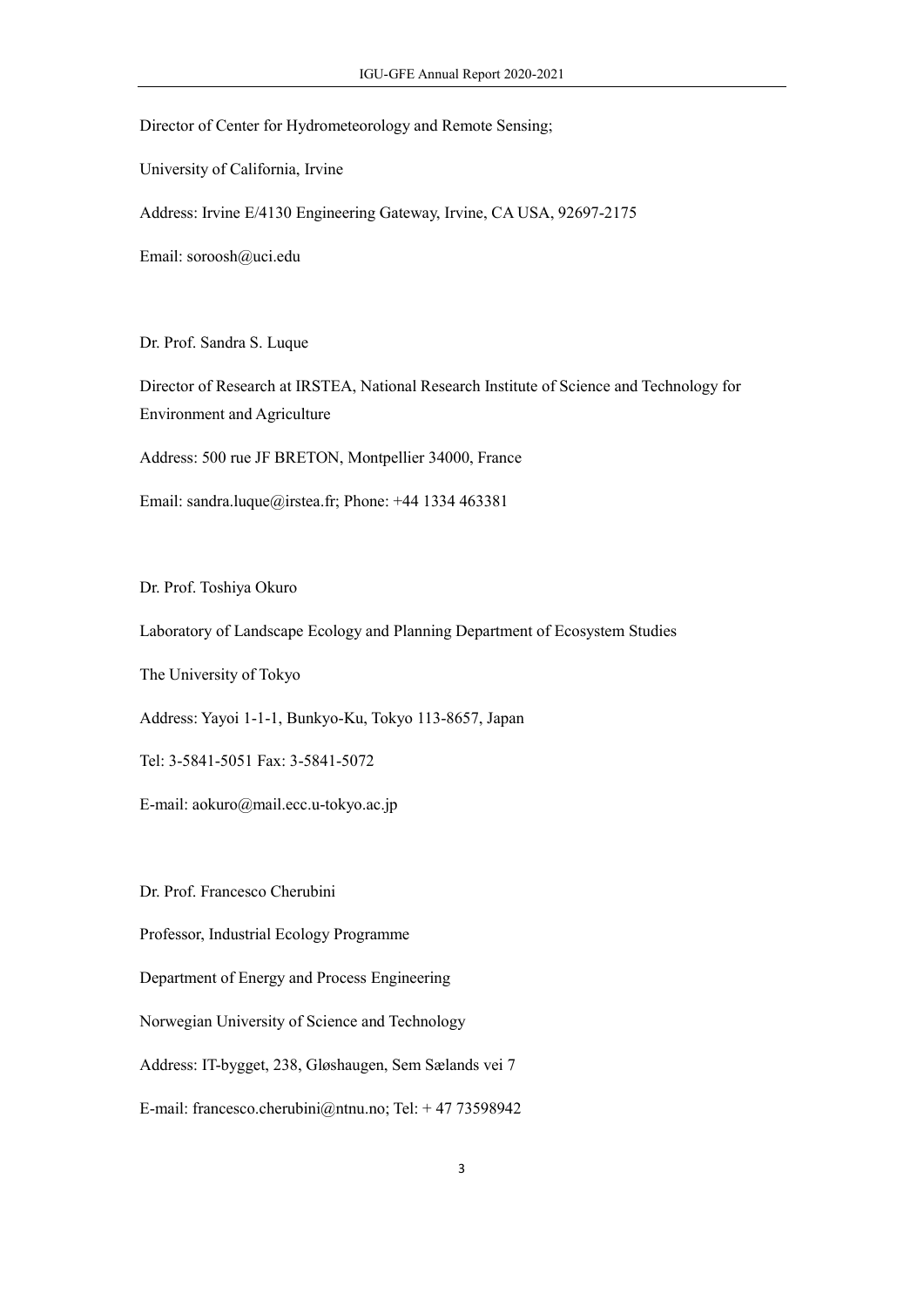Dr. Prof. Dra. Nicole Bernex

Professor Principal at Department of Humanities - Geography Section, Pontifical Catholic University of Peru

Email: [nbernex@pucp.edu.pe](mailto:nbernex@pucp.edu.pe)

Dr. Walter Musakwa

Department of Town & Regional Planning

University of Johannesburg, South Africa

Email: wmusakwa@uj.ac.za; Phone: +27 011 559 6318

Dr. Prof. Paulo Alexandre da Silva Pereira

Professor and Head of Environmental Management Laboratory

Mykolas Romeris University, Lithuania

Email: [Paulo@mruni.eu](mailto:Paulo@mruni.eu)

# **Secretary**

# Dr. AP. Yan Li

Associate Professor at the Institute of Land Surface System and Sustainable Development, Faculty of Geographical Science, Beijing Normal University

Address: No. 19, XinJieKouWai St., Haidian District, Beijing 100875, P. R. China

Email: yanli@bnu.edu.cn; Phone: +86 10 58800596

# **2. Meetings held in 2021**

# *The Environmental Governance and Social Network Workshop*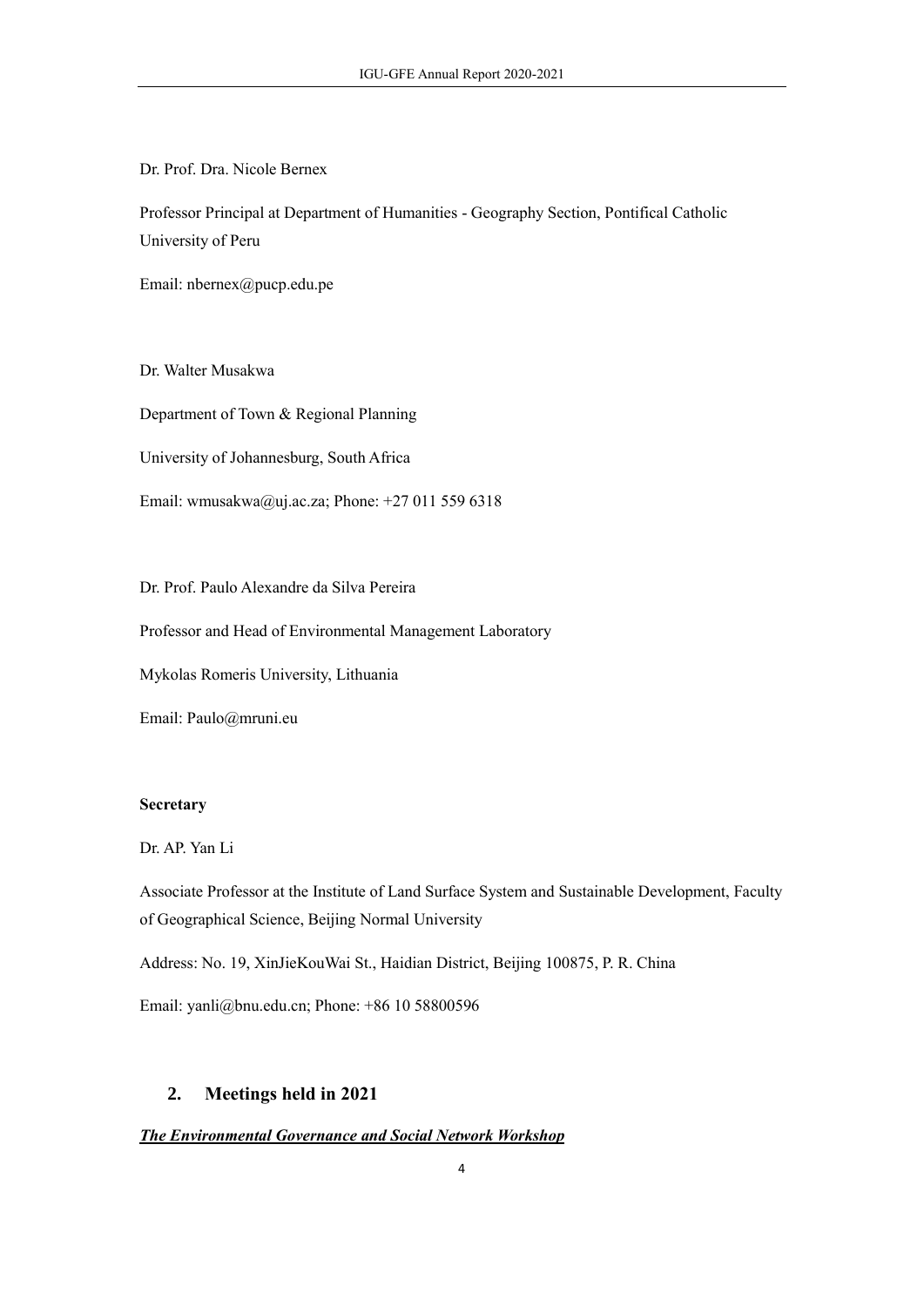"*The Environmental Governance and Social Network Workshop*" was delivered online via Zoom from March  $22<sup>nd</sup>$  to  $30<sup>th</sup>$  2021. The workshop was co-organized by the IGU-GFE, journal *Geography and Sustainability*, Institute of Land Surface System and Sustainable Development, Faculty of Geographical Science, Beijing Normal University, and College of Economics and Management, Northwest Agriculture and Forestry University. Dr. Örjan Bodin, who served as an Associate Professor and Principal Investigator for the theme "Resilience thinking and complex adaptive systems" at the Stockholm Resilience Center of Stockholm University, was the lecturer of the workshop. He combined and integrated methods and theories from several scientific disciplines to develop a better understanding of social-ecological systems. He shared his expertise on environmental governance and provided systematic training on social network analysis and its application to environmental governance. The workshop was freely open to all participants worldwide through live streaming and attracted more than 90 experts, scholars, and students.



Screenshot of the Environmental Governance and Social Network Workshop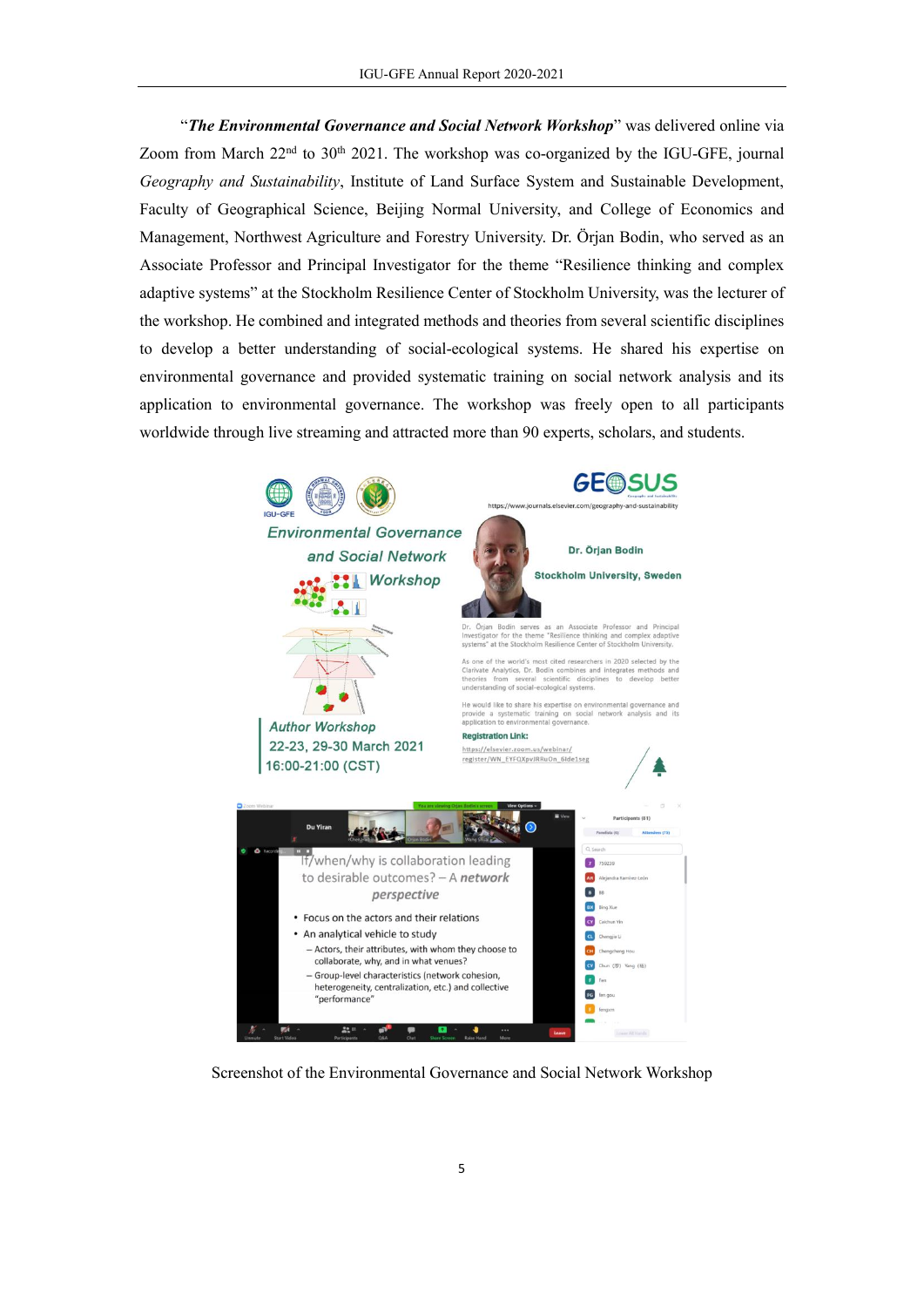# *The Nature Based Solutions Implementation and Ecosystem Services Assessment in a Changing Environment Workshop*

From June  $23<sup>rd</sup>$  to  $26<sup>th</sup>$ ,  $2021$ , the Nature Based Solutions Implementation and Ecosystem Services Assessment in a Changing Environment Workshop was jointly held by IGU-GFE, Beijing Normal University(China), Mykolas Romeris University (Lithuania), and the journal *Geography and Sustainability* via Zoom. Dr. Paulo Pereira, Dr. Miguel Inácio, Dr. Katarzyna Bogdzevič, Dr. Nuno Jeronimo and Dr. Eduardo Gomes from Mykolas Romeris University were the lecturers of the workshop. The workshop was freely open to all participants worldwide through live streaming and attracted more than 80 experts, scholars, and students. The participants had discussions on nature-based solutions and land degradation in a changing environment, nature-based solutions for coastal management, basic principles of ecosystem services mapping, soil ecosystem services, mapping terrestrial ecosystem services, mapping marine ecosystem services, mapping future ecosystem services, legal implications of flood management, flood assessment in urban areas, and how to draft a good paper.



Screenshot of the Nature Based Solutions Implementation and Ecosystem Services Assessment in a Changing Environment Workshop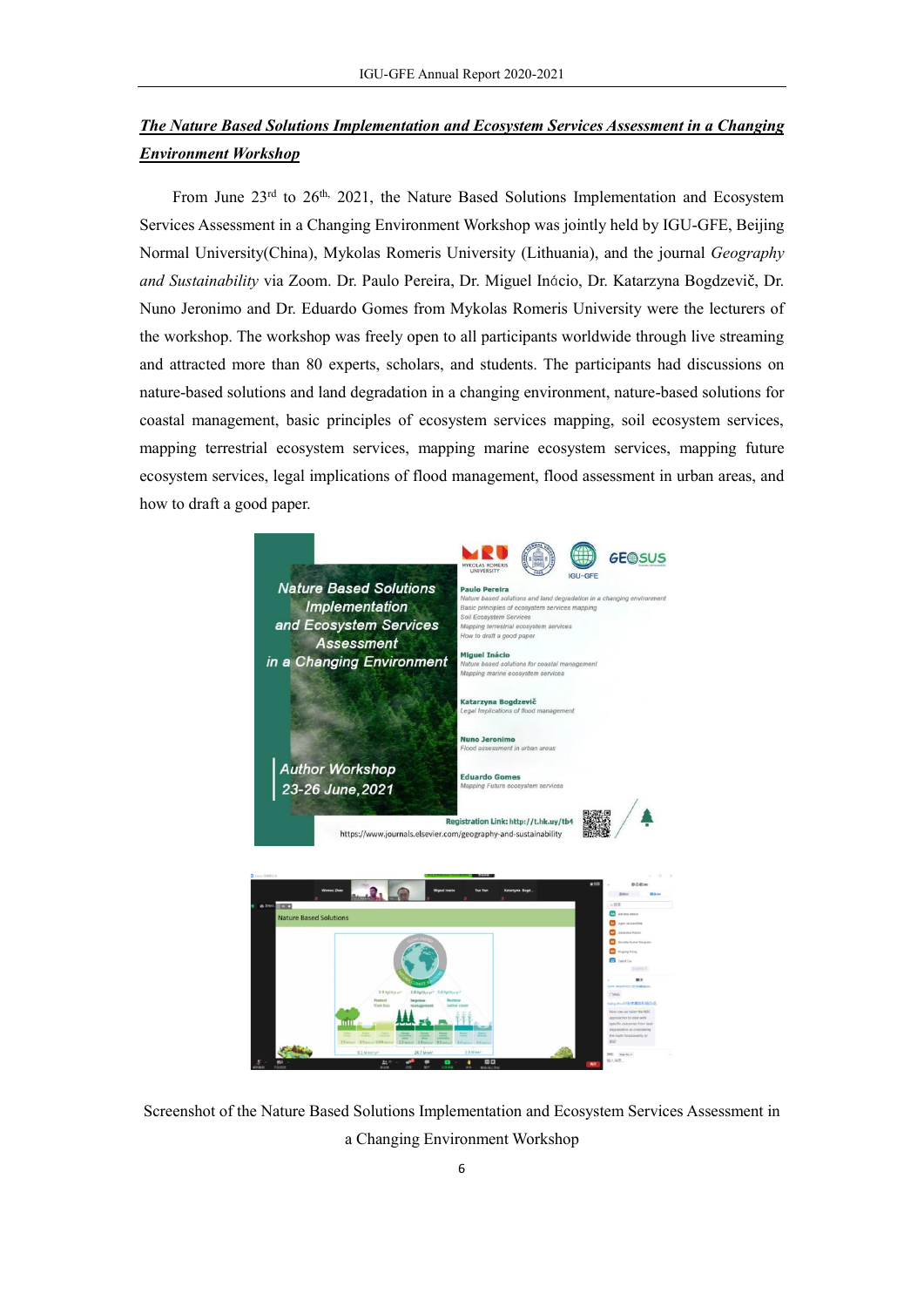#### *International Workshop on Geography and Sustainability 2021*

From November  $23^{rd}$  to  $24^{th}$  2021, International Workshop on Geography and Sustainability 2021 was successfully held via Zoom. The workshop theme was "Geography of the Anthropocene: Transforming our world for sustainable development", which aimed to present the latest research progress on geography and sustainability, provide a valuable contribution to transforming our world for sustainable development. The workshop was hosted by International Geographical Union, coorganized by Faculty of Geographical Science at Beijing Normal University and the Geographical Society of China, collaborated with the IGU Commissions on Geography for Future Earth, Agricultural Geography and Land Engineering, Geoheritage, Hazard and Risk, Land Degradation and Desertification, Land Use and Land Cover Change, Water Sustainability, Modeling Geographical Systems and the Young and Early Career Geographers Working Group on Geography and Sustainability.



Flyer of International Workshop on Geography and Sustainability 2021

The workshop was freely open to all international audiences through live streaming and attracted more than 500 attendants from 40 countries. The workshop had 11 keynote speeches, which focused on the key research areas on promoting geography for sustainability. With a scientific session for young and early-career researchers, the topics of the 10 panel sessions included land use change, urbanization, agricultural geography, land degradation, water resources, disaster risk reduction, geographic modeling, heritage park, and geography education. Around 100 oral presentations have been delivered during the two days' workshop. Prof. Bojie Fu and Prof. Michael Meadows (current president of IGU) co-chaired this workshop, delivered the welcome and closing remarks respectively. Prof. Monica Dumitraşcu, Prof. Frank Winde, Prof. Takashi Oguchi, Prof. Paulo Pereira, Prof. Min Chen, Prof. Matija Zorn, Prof. Yuheng Li, Prof. Dongying We, Prof. Yan Li, Prof. Wenwu Zhao, Dr. Gabriela Morosanu, Dr. Xutong Wu chaired these sessions. The workshop will be organized continually, and provide an international platform for communication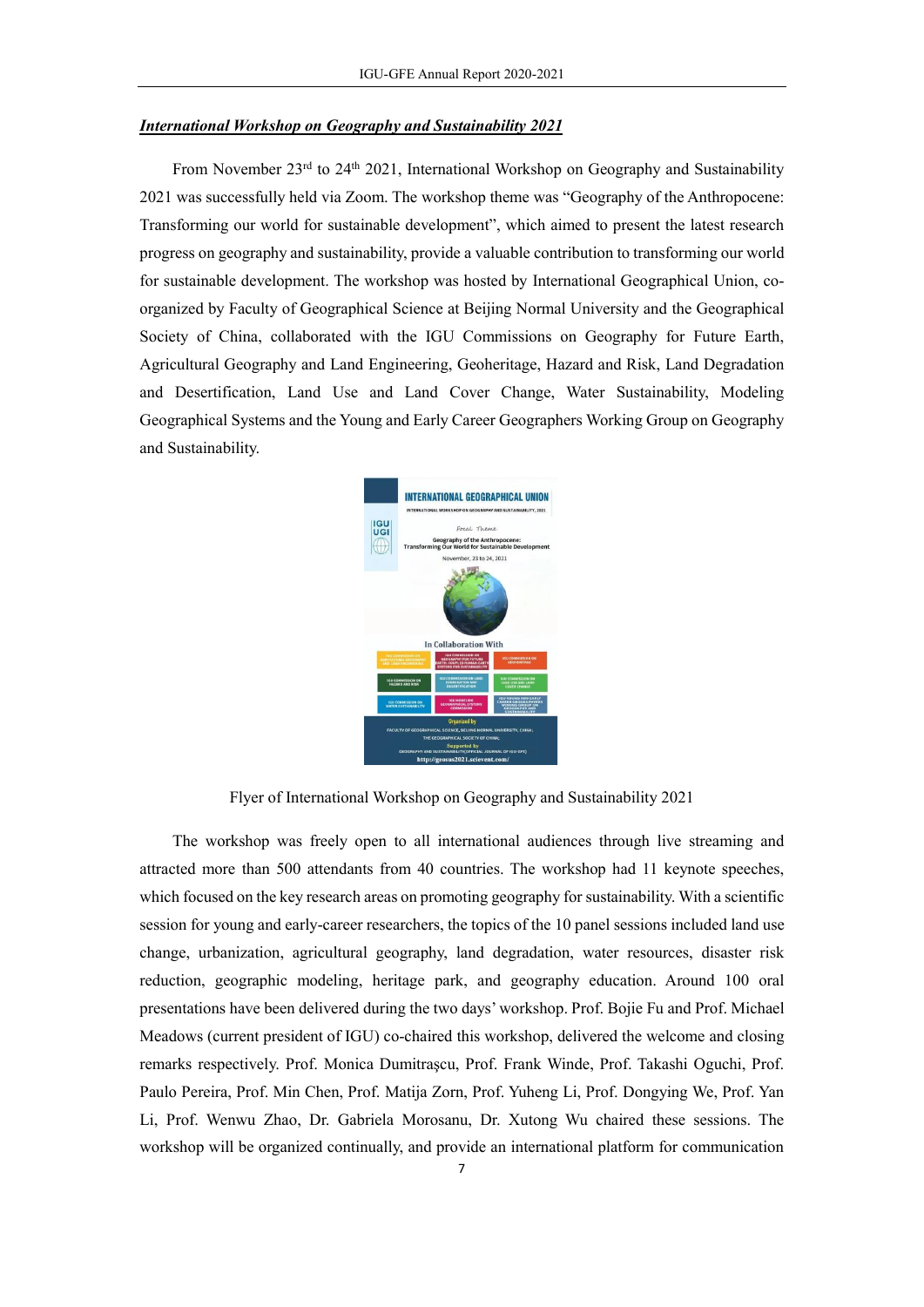

on promoting sustainable development through an integrated geography perspective.

Screenshot of International Workshop on Geography and Sustainability 2021

# *The 4 th International Workshop on the Human-Earth System Dynamics and Modelling*

From December 18<sup>th</sup> to 19<sup>th,</sup> 2021, the 4<sup>th</sup> International Workshop on the Human-Earth System Dynamics and Modelling was successfully held via Zoom with more than 100 participants. It was hosted by State Key Laboratory of Earth Surface Processes and Resource Ecology (ESPRE), Beijing Normal University, and co-organized and IGU-GFE. Fourteen invited speakers including Prof. Jasper van Vliet (VU University Amsterdam, NL), Prof. Paulo Pereira (Mykolas Romeris University, Lithuania), Jonathan F. Donges (Potsdam Institute for Climate Impact Research, PIK), Richard S.J. Tol (University of Sussex, UK), Matteo Pedercini and Weishuang Qu (The Millennium Institute, USA), Burak Güneralp (Texas A&M University, USA), Safa Mote (University of Maryland, USA) shared their ideas with participants. The speakers discussed many aspects of the Human-Earth System Dynamics and modelling, including large-scale modeling of urban development trajectories, systems integrations for understanding sustainability goals and challenges, nature based solutions in urban environments, social tipping dynamics in world-earth system model simulations, mapping land systems across Europe-Redefine land cover/land use for biodiversity modeling, economic impact of weather and climate, integrated simulation for sustainable development, terrestrial ecosystem carbon cycle model for carbon neutrality, infrastructure development with(out) ecological conservation: the case of the northern forests in Istanbul, a two-way coupling study of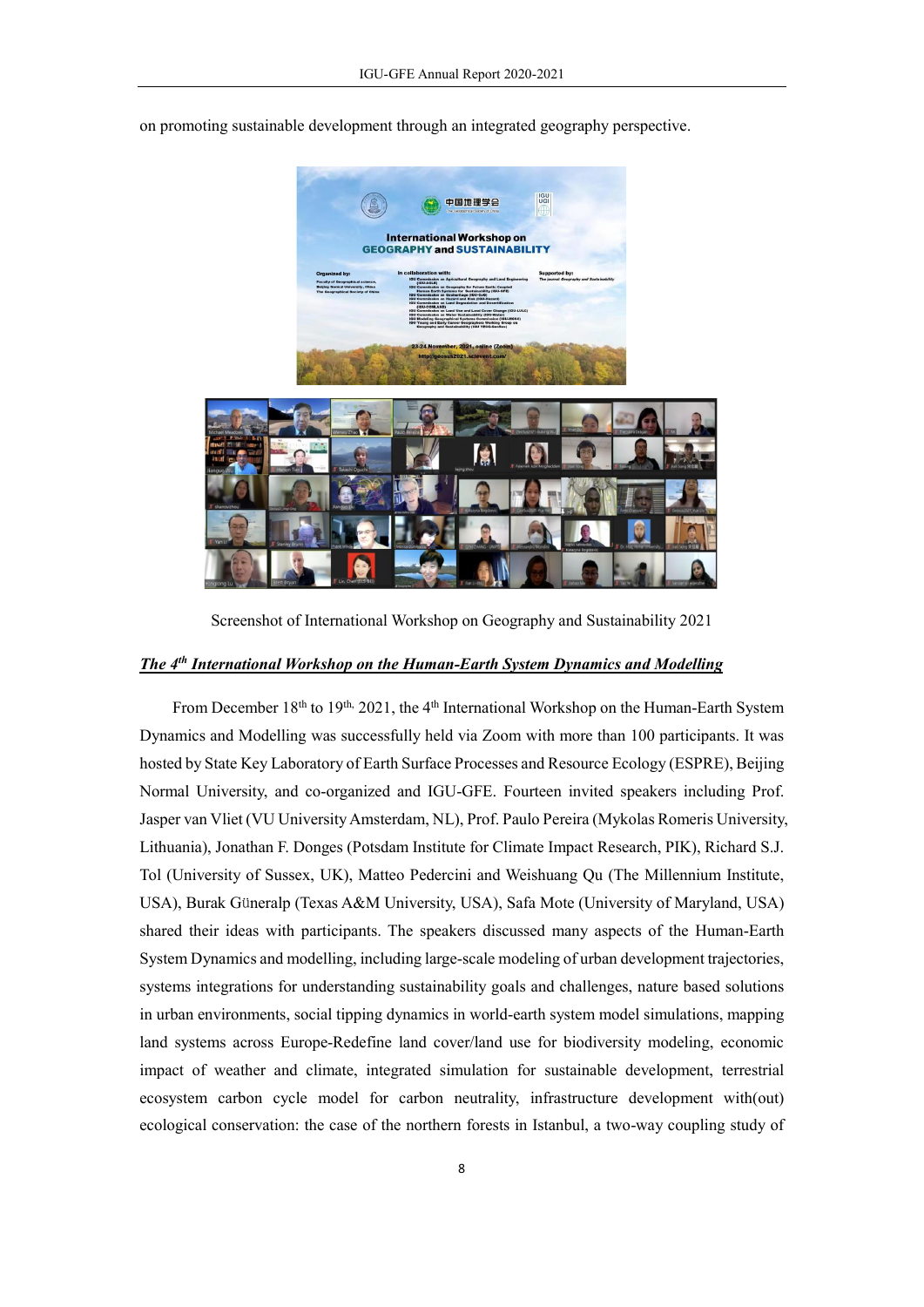energy economic models and earth system models, a novel approach to carrying capacity, T21 China 2050: a tool for national sustainable development planning, impact of social economic development on climate change using coupled earth system model and integrated assessment model, and an integrated assessment model of the Yangtze economic belt.



Screenshot of the 4<sup>th</sup> International Workshop on the Human-Earth System Dynamics and Modelling, 2021

# **3. Networking**

# **3.1 Young and Early Career Geographers Working Group on Geography and Sustainability (YECG-GeoSus)**

YECG-GeoSus is an interdisciplinary working group of young and early career scientists interested in geography and sustainability constituted within IGU in 2021 through the collaboration of IGU-YECG and IGU-GFE. The mission of YECG-GeoSus is to promote research and education in sustainable development for young and early career geographers involved in all branches of Geography. YECG-GeoSus and its members were co-announced by IGU-GFE and IGU-YECG officially during the 34th International Geographical Congress "Geography: bridging the continents", Istanbul, 16-20 August 2021.

# **Governing Council**

Wenwu Zhao (Chair of IGU-GFE; Beijing Normal University, China)

Komali Yenneti (Chair of IGU-YECG; University of Wolverhampton, UK)

**Chairs**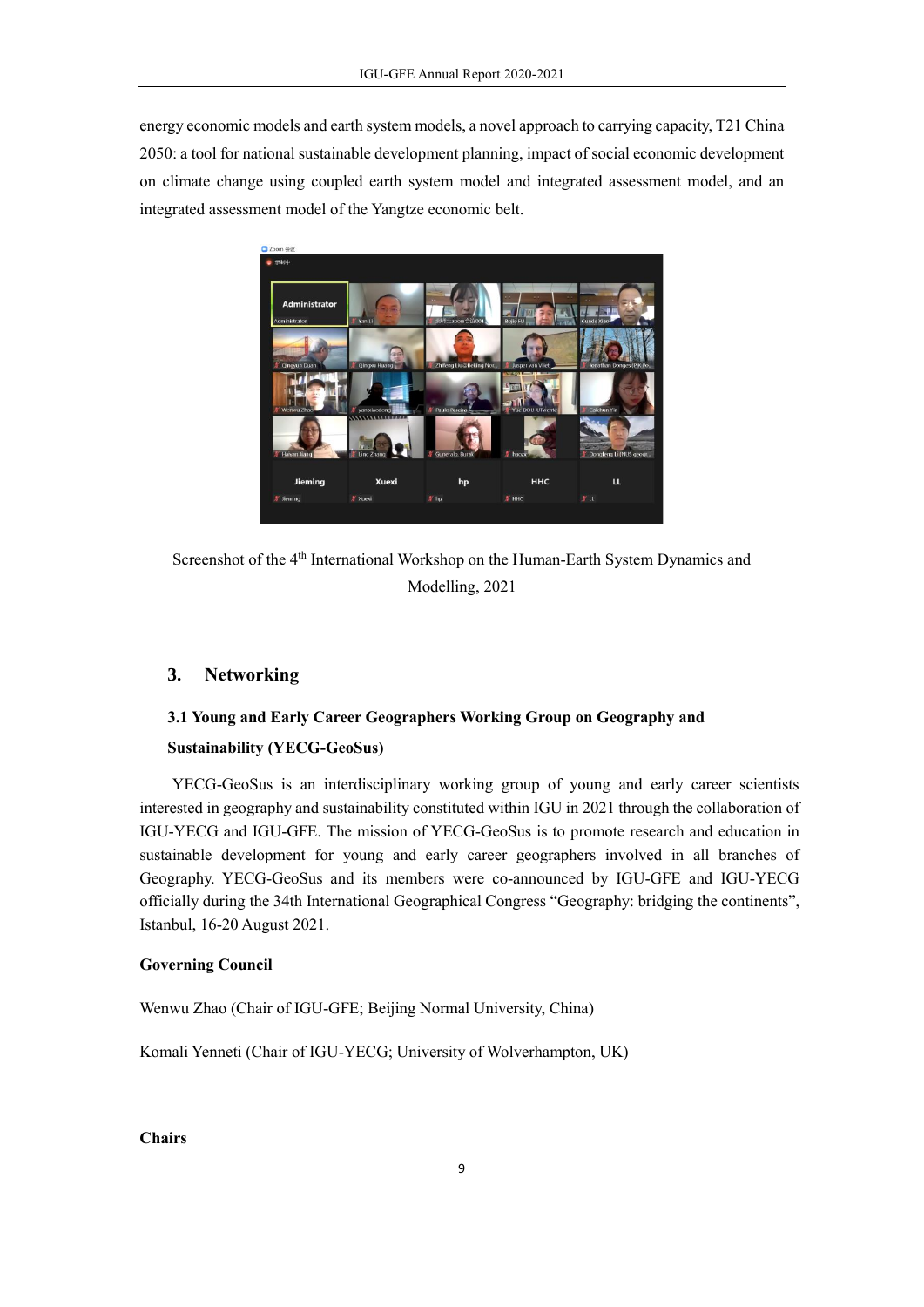Gabriela Morosanu (Institute of Geography of the Romanian Academy, Romania)

Xutong Wu (Beijing Normal University, China)

# **Secretariat**

Yiran Du (*Geography and Sustainability*, China)

# **Core Members**

Mengyao Han (Institute of Geographic Sciences and Natural Resources Research, Chinese Academy of Sciences, China)

Alexis Alamel (Sciences Po Rennes, France)

Sandamali Wijeratne (University of Colombo, Sri Lanka)

Eugenio Straffelini (University of Padova, Italy)

# **Regular Committee Members**

Jianxiao Liu (The University of Hong Kong, China)

Youjia Liang (Wuhan University of Technology, China)

Sujayita Bhattacharjee (University of Mumbai, India)

Oluwasegun Adetunde (University of Ilorin, Nigeria)

Radmila Jovanović (University of Malaga, Spain)

E-mail address of YECG-GeoSus[: yecg.geosus@gmail.com](mailto:yecg.geosus@gmail.com)

# **4. Publication**

## **4.1 A special issue on Carbon Neutrality Potentials**

Prof. Changqing Song, Prof. Cunde Xiao, Prof. Zahra Kalantari, and Prof. Carla Ferreira will organize a special issue on *Carbon Neutrality Potentials from Geographical Perspectives* in *Geography and Sustainability* in 2021.

This special issue aims to provide an in-depth insight into the potential ways to reduce carbon emission and enhance carbon sink balance, and interactions between human societies and natural systems in achieving carbon neutrality from the view of geography sciences. The special issue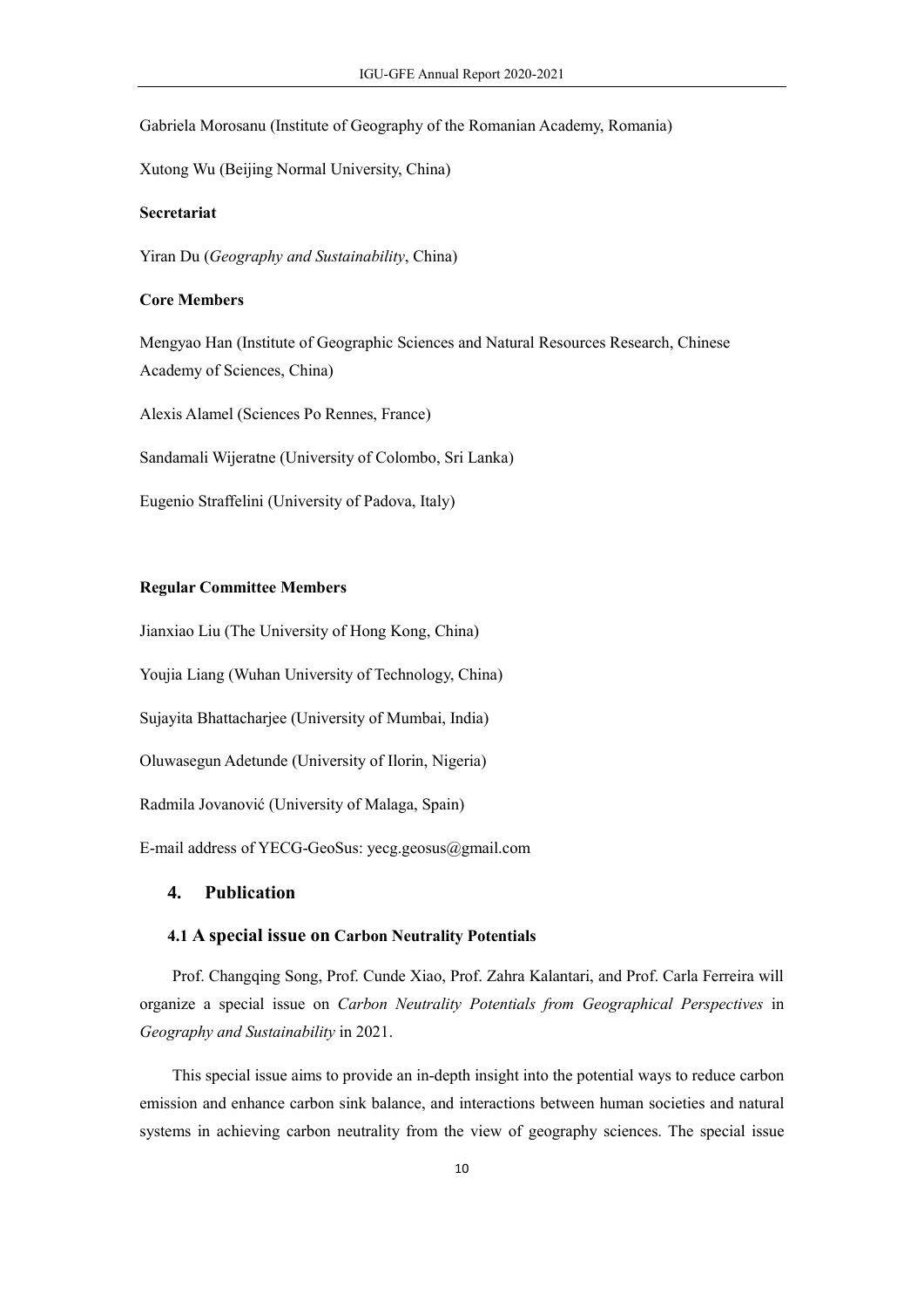kindly invites submissions from a wide range of topics relating to carbon neutrality, carbon emissions, carbon sequestration, carbon and cropping systems, greenhouse gas reductions, climate extremes mitigation, clean energy revolution, ecosystem conservation, and sustainable development across different scales (e.g., local, regional, continental, global) and biomes (e.g., terrestrial ecosystems, marine ecosystems, agricultural systems, industries, and urban areas). Papers using empirical local/contextual analyses for presenting recommendations to achieve carbon neutrality based on knowledge in geography sciences are particularly encouraged.

Submission Deadline: June 30, 2022

Link: https://www.sciencedirect.com/journal/geography-and-sustainability/about/call-forpapers#special-issue-on-carbon-neutrality-potentials-from-geographical-perspectives

## **4.2** *Geography and Sustainability***—the official journal of IGU-GFE**

*Geography and Sustainability*, an international journal sponsored by Beijing Normal University and IGU-GFE, is jointly published by Beijing Normal University Press and Elsevier. Prof. Bojie Fu, dean of the Faculty of Geographical Science of Beijing Normal University and vice president of IGU, serves as the chief editor of the journal.

The first issue of *Geography and Sustainability* was published in March 2020. At present, 73 papers have been published in the journal with an average publishing time of 3 months. The journal has been indexed by the Scopus database on November 20<sup>th</sup>, 2020. On April 23<sup>rd</sup>, 2021, Geography and Sustainability was indexed by Emerging Sources Citation Index. In July 2021, Geography and Sustainability was indexed by Norwegian Register for Scientific Journals, Series, and Publishers and Directory of Open Access Journals.

The CiteScore Tracker 2021 is 7.6 (by December  $4<sup>th</sup>$ , 2021). The average per item is 7.33 (by December 14<sup>th</sup>, 2021).



CiteScoreTracker 2021 © ast updated on 04 December, 2021 . Updated monthly